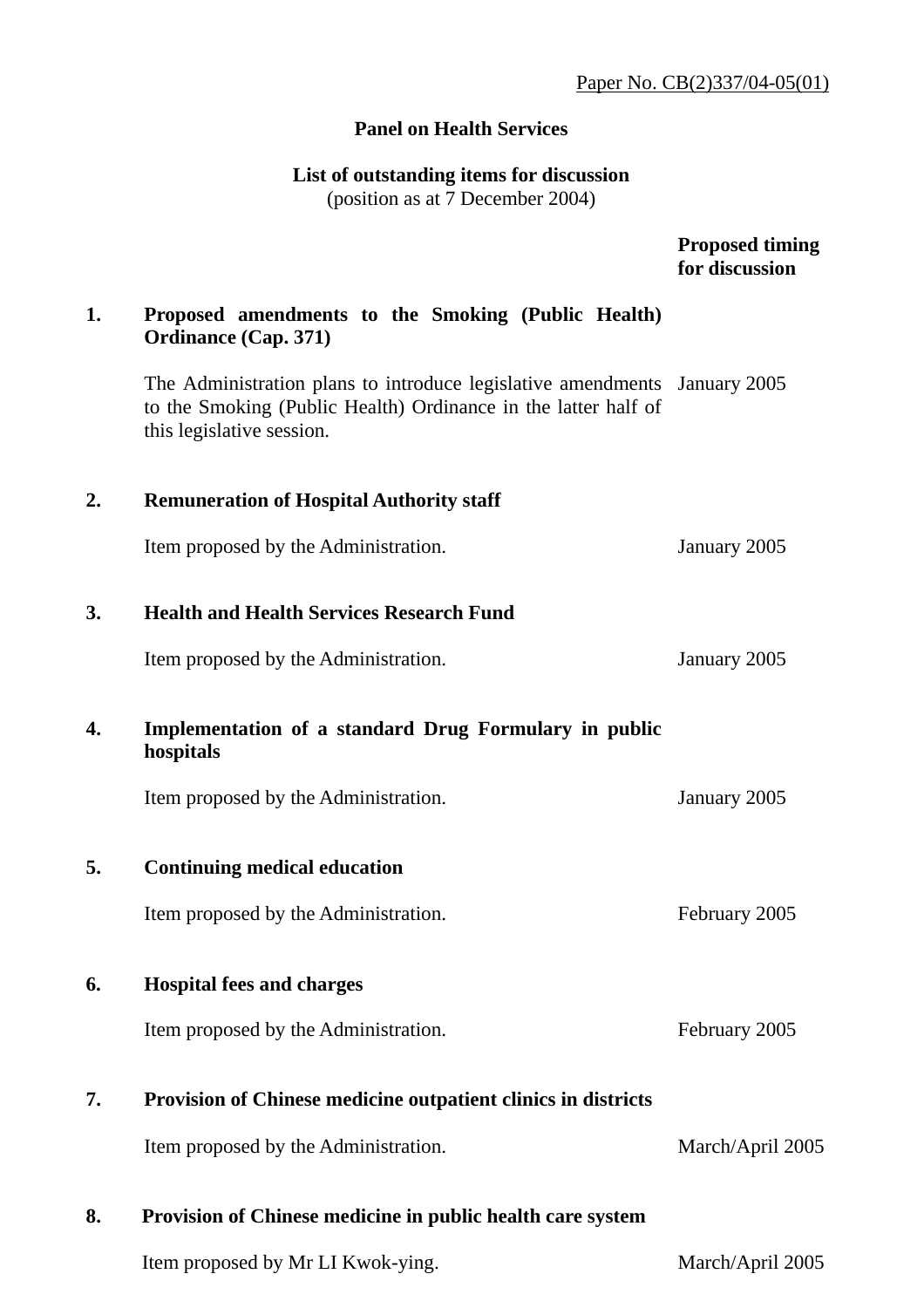#### **9. Health care complaints mechanism**

This item was previously discussed by the Panel in 2002. May 2005 The Administration undertook to revert this subject.

## **10. Review of the Quarantine and Prevention of Disease Ordinance (Cap. 141)**

The Administration gave an undertaking to the Subcommittee May/June 2005 to monitor the implementation of the recommendations of the SARS Expert Committee and the HA Review Panel on the SARS Outbreak formed under the Panel to conduct a comprehensive revamp of the Quarantine and Prevention of Disease Ordinance (Cap. 141), having regard to the operational experience in combating the last SARS epidemic and the changing patterns of international trade and people movement and to better meet present day circumstances.

#### **11. New hospital on Lantau**

Item proposed by the Administration. June/July 2005

#### **12. Redevelopment of Prince of Wales Hospital (PWH)**

Item proposed by the Administration.

The item was previously discussed by the Panel on 14 June 2004. Members requested the Administration to report in due course the outcome of the feasibility study to explore the Public/Private Partnership option to see if it could enhance efficiencies in the PWH project.

#### **13. Long-term health care financing**

Item proposed by the Administration.

Members were briefed on the key findings of the Administration's initial research on the feasibility of a medical savings scheme in Hong Kong, i.e. the Health Protection Account (HPA) scheme, on 14 June 2004. Members' views on the HPA scheme were mixed.

To be confirmed

To be confirmed